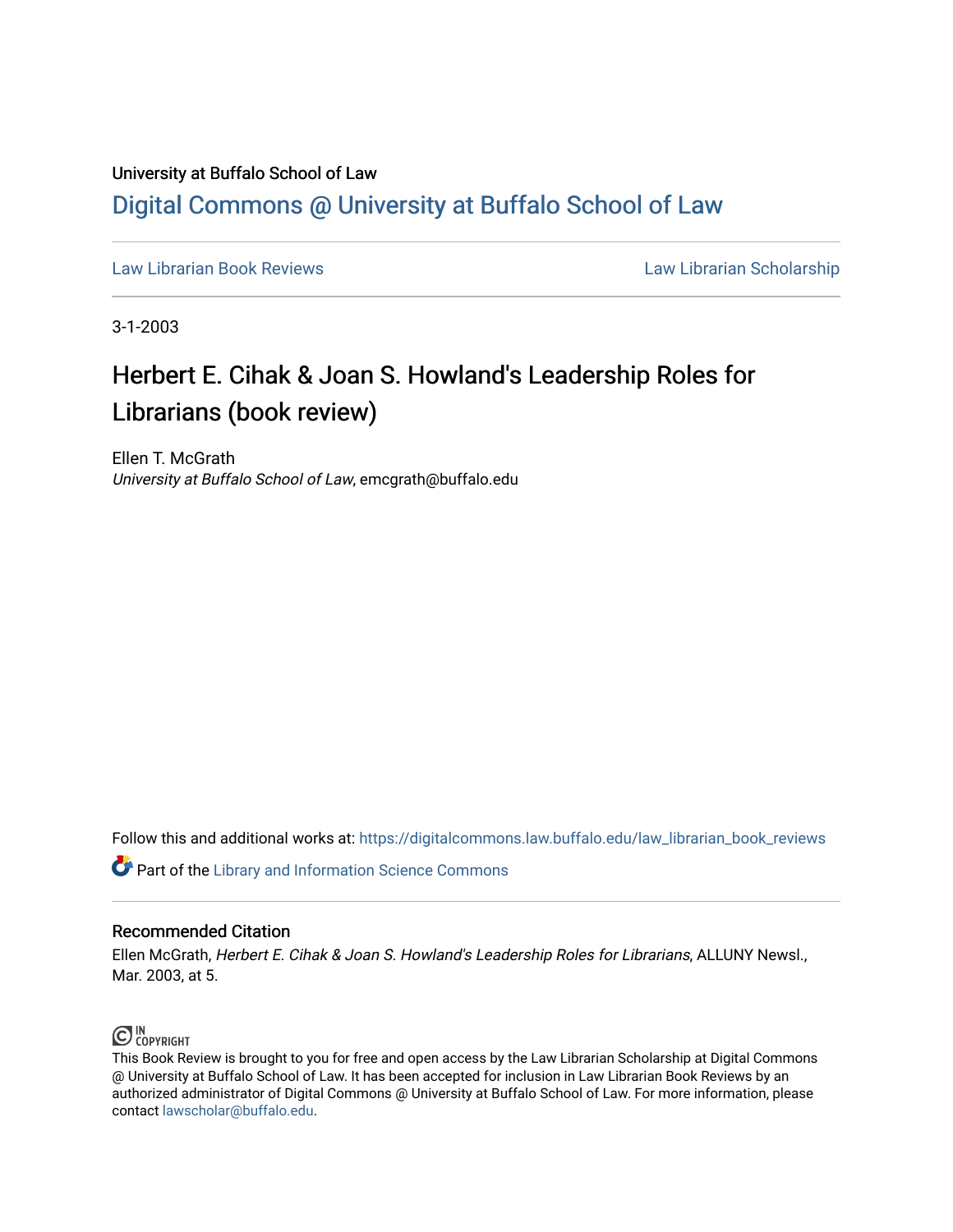# **Book Review:** *Leadership Roles for Librarians*

*by Ellen McGrath University at Buffalo* 

**The University at Buffalo Law Library has a standing order for the AALL publications series and we recently received a new title in that series. It is called** *Leadership Roles for Ubrarians,* **edited by Herbert E. Cihak and Joan S. Howland and published by William S. Hein & Co. (2002, 264 p.). One of the perks of being a cataloger is that you see the new books on their arrival. When I saw this one, it piqued** *my* **interest, so I flagged it to have it routed to me after cataloging and processing.** 

**As I opened the book, I was intrigued further by its approach to the topic. Each essay has a title that begins "The Leader as ... " and the following "roles" fill in the blank: leader, builder, champion, coach, innovator, liberator, manager, marketer, mediator, mentor, teacher, transformer, visionary, and achiever. My first reaction was amazement-that's a lot of roles to fill! But as I read, it became clear that many of these roles are intertwined. Each essay is written by a law library director; one of a county law library, one of a firm library, and the rest of academic law libraries. But for those of you who do not work in an academic law library, please do not let this apparent lack of balance turn you off to this book. The comments are general enough that the affiliation of the author is really irrelevant. There are biographies of each author at the front, though many of the authors are very well-known within law librarianship and almost need no introduction. The extensive bibliography at the back and the footnotes throughout are a goldmine for those interested in management and leadership issues.** 

**The editors made two contributions each. Joan Howland authored the "Leader" and "Mentor" essays, while Herb Cihak authored the "Coach" and "Liberator" essays. Howland and Cihak definitely set the tone for this book, clearly communicating their passion for their specific topics, as well as their obvious engagement with the overall topic of leadership. George Grossman authored the "Builder" essay, which is practical and full of specific tips on handling a library building project. Timothy Coggins does the "Champion" essay and it closes with some helpful specifics about diversity. The "Innovator" essay is by Bob Berring and his typical, down-to-earth, but always insightful approach is perfectly suited to the topics of leadership and innovation. He defines both concepts by first debunking some misconceptions about them.** 

**Anne Grande's "Manager" essay contains an excellent historical description of the evolution of management approaches/theories. The "Marketer" essay by Kay Todd conveys good advice for staff at all levels. Carol Allred handles the "Mediator" role very well and even includes a case study of a conflict situation. Penny Hazelton's "Teacher" essay focuses on fostering learning in all settings, not just in the traditional classroom. The "Transformer" essay by Bobbie Studwell covers the importance of transformation and how to go about it. She emphasizes timing, staff involvement, and follow-up measurement. John Christensen contributes the "Visionary" essay, which is very specifically targeted towards technology planning. The final essay, "Achiever" is by** *Roy* **Mersky and is a very fitting close to this wellrounded book.** 

There are certain threads that come through in almost all **the essays. The emphasis on the fact that it is the people within the law library organization that are most important is quite clear.** As **a result. much of the advice is sort of common sense, relationship type advice; seemingly very basic, but of course extremely difficult to always apply correctly at the right moment. Themes presented are:** 

- **Communicate**
- **Be involved, be visible**
- **Respect arid trust**
- **Values: identify them, live them**
- **Lead by example**
- **Set clear goals**
- **Seize teachable moments**
- **Service**
- **Learning**
- **Creativity**

Leadership Roles is an easy and interesting read. I enjoyed **it very much and highly recommend it.** As **I started, I was hoping for something inspirational and luckily, it did not disappoint. There is a good mix of practical, hands-on advice with reflective, "step-back" words of wisdom. Not surprisingly, there is no earthshakingly new information here. There is a real focus on the little things that make up every day life, not to the exclusion of the big things, but as a foundation for everything. So while the advice**  *(Continued on page 18)*